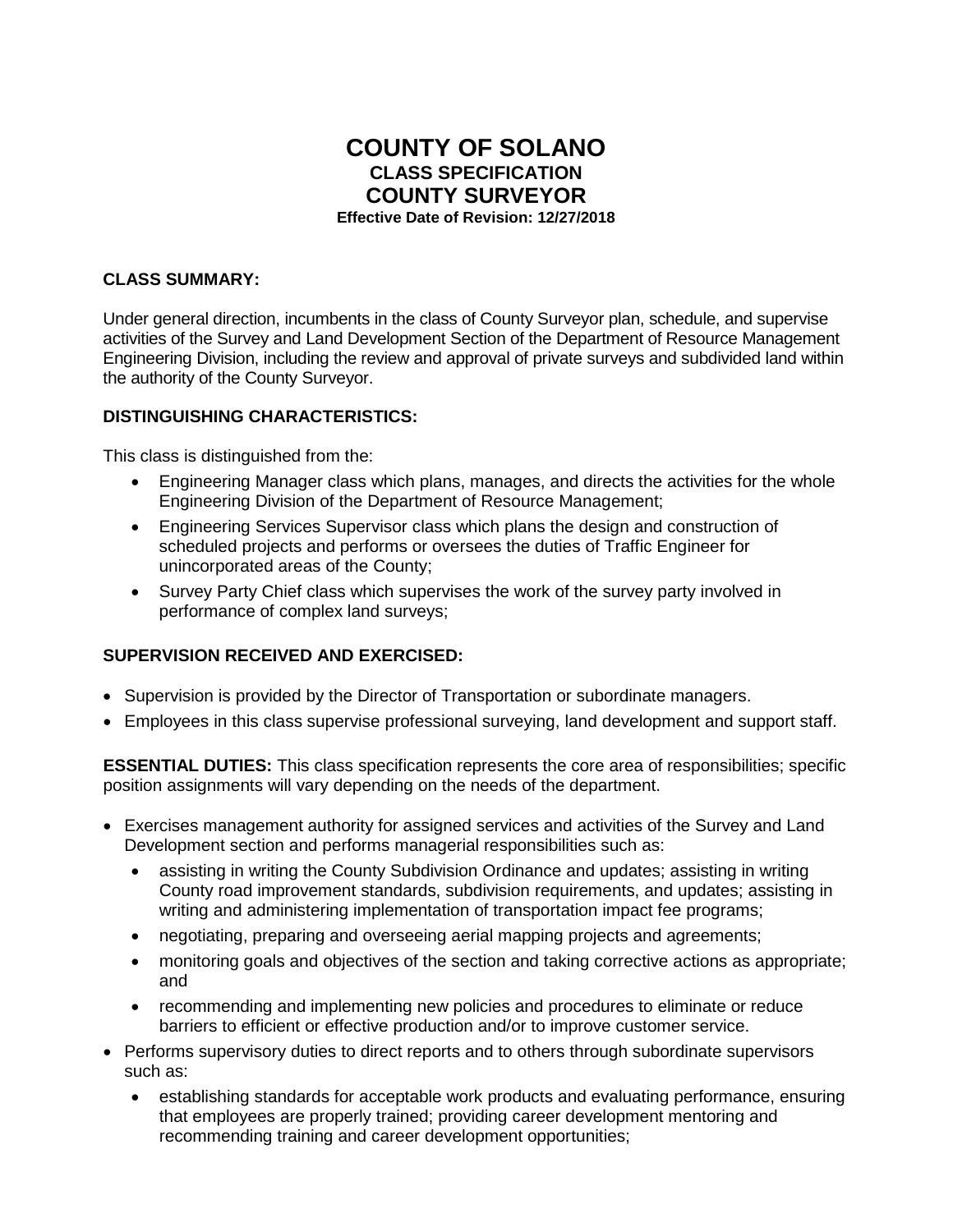- directing and coordinating daily work activities by planning, organizing, scheduling, prioritizing, and assigning work and deadlines; monitoring status of work in progress and inspecting completed work; recognizing employees' work efforts and accomplishments;
- counseling employees, reviewing, approving and implementing disciplinary actions and terminations, and completing employee performance appraisals;
- interviewing applicants and making selections;
- reviewing and approving timesheets and requests for leave;
- processing employee concerns and problems, conferring with assigned staff, assisting with complex/problem situations, and providing technical expertise;
- supervising and monitoring field and office survey projects for design/construction of roads/bridges;
- reviewing survey mapping conducted by Survey section, including topographic, construction, or other survey mapping; reviewing County surveys for compliance with state laws;
- supervising maintenance of the County Surveyor map index system; supervising and approving preparation of right-of-way maps for property acquisition; supervising preparation of LAFCO (Local Agency Formation Commission) maps and various road maps;
- preparing, signing, and sealing descriptions for Supervisorial redistricting; supervising preparation of Supervisorial redistricting maps; and
- supporting and ensuring compliance with County and Department policies and procedures including those related to equal opportunity and to safety.
- Determines boundary locations from legal descriptions and filed survey maps; resolves difficult boundary problems; determines legal status of County roads from various sources; determines property ownership from preliminary title reports.
- Prepares, signs, and seals descriptions of property owned by or sold to the County; prepares and/or reviews maps of County property to be purchased or sold.
- Researches and interprets old County survey/road records.
- Calculates mathematical closures and areas of County properties.
- Reviews and responds to environmental impact reports.
- Represents the Department in community by:
	- reviewing and ensuring compliance of all private surveys submitted to the County Surveyor; reviewing and ensuring compliance of all private surveys submitted for filing by various cities within the County, under agreements with the Board of Supervisors, and signing and sealing private surveys as Acting City Surveyor for the cities;
	- reviewing, approving, signing, and sealing all private surveys filed in Solano County and all subdivision and parcel maps filed within the unincorporated area of the county;
	- providing technical information and assistance concerning survey and land development activities; answering difficult survey questions from private surveyors, engineers, and the public; answering questions concerning State Subdivision Map Act and Land Surveyor's Act;
	- administering public compliance with the Department of Resource Management's land development requirements;
	- reviewing and responding in writing to land development applications, including use permits, subdivisions, lot line adjustments, and certificates of compliance;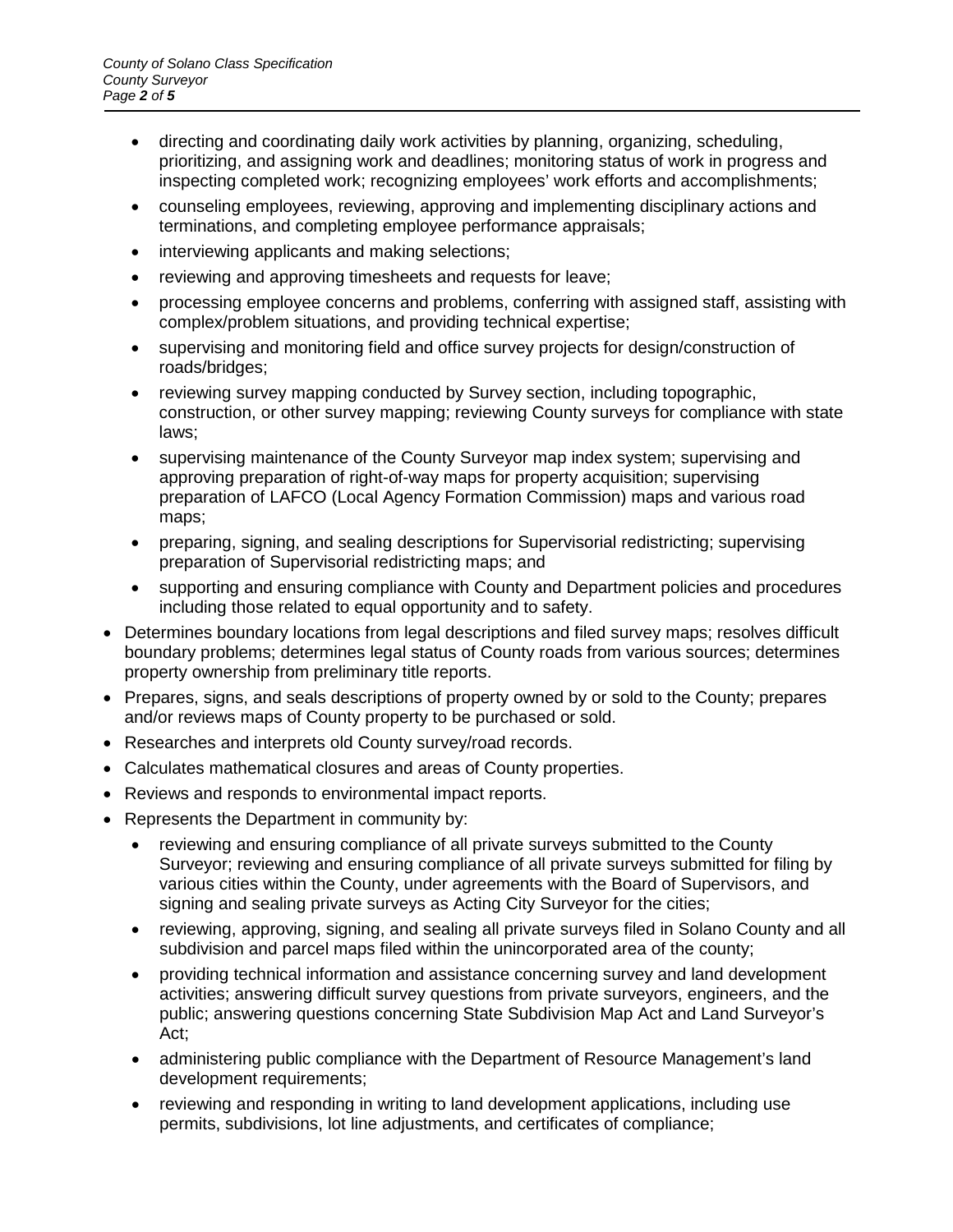- preparing various agenda items for review/approval by Board of Supervisors;
- attending meetings and serving on committees as needed; preparing and delivering presentations; representing the department at various meetings; visiting project sites and land development sites; and
- maintaining professional affiliations; attending workshops and training sessions as appropriate.
- Prepares, receives, completes, processes, and maintains a variety of forms, reports, correspondence, logs, and records.
- Maintains a comprehensive, current knowledge of applicable laws/regulations; maintains an awareness of new trends and advances in the profession; reads professional literature; and
- Performs other duties of a similar nature or level as assigned.

# **EDUCATION AND EXPERIENCE:**

• **Experience:** Five (5) years of progressively responsible experience involving land surveying, land development, engineering, and basic supervision.

# **LICENSING, CERTIFICATION AND REGISTRATION REQUIREMENTS:**

- Applicants are required to possess and incumbents are required to maintain a valid California Professional Land Surveyor's License.
- Possession of a valid California Civil Engineer License can be substituted for the California Professional Land Surveyor's license if it was obtained prior to January 1, 1982 and has remained continuously valid.
- Applicants are required to possess a valid Class C California Driver's License.

**Note:** All licenses, certificates and registrations must be kept current while employed in this class. Employees must keep their licenses, certifications and registrations current and failure to do so may constitute cause for personnel action in accordance with Civil Service Rules or applicable bargaining agreement.

## **JOB RELATED AND ESSENTIAL QUALIFICATIONS**

## **Knowledge of:**

- Policies, procedures, and activities of the County and departmental practices as they pertain to the performance of duties; agency goals and purposes; terminology, principles, and methods utilized within the department.
- Laws, ordinances, standards, and regulations pertaining to specific duties and responsibilities of the position; statutory provisions governing the County Surveyor's function; state laws and local ordinances governing subdivisions and other land development; laws governing acquisition of and disposal of road right-of-way.
- Principles, methods, and equipment associated with land surveying and civil engineering.
- Public works construction methods.
- Principles and practices of supervision, leadership, motivation, team building, organization, conflict resolution, and training.
- Oral communication techniques to include presentations to groups of various sizes in a positive, inclusive, and motivational manner.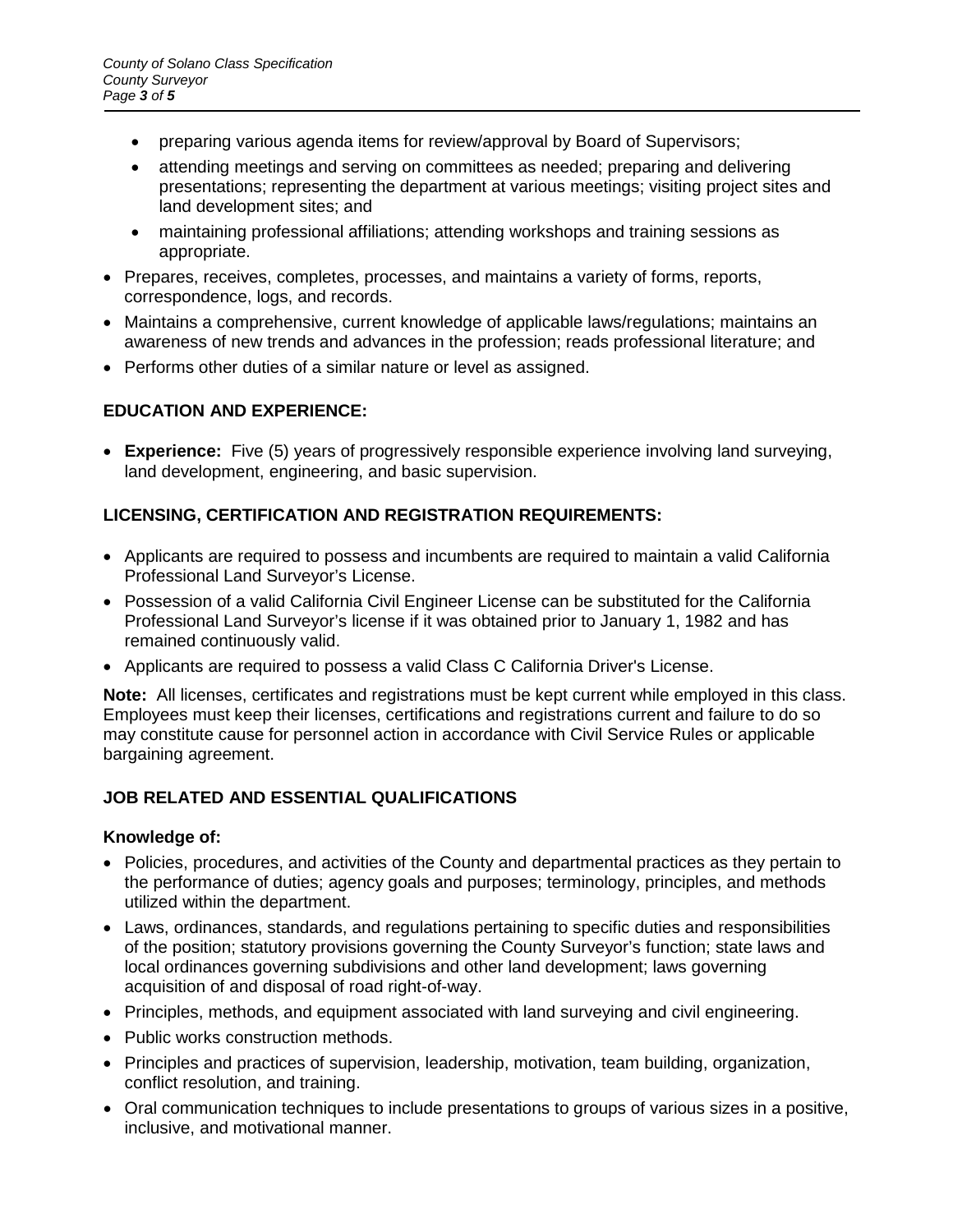- Customer service techniques for dealing with public.
- English composition, spelling, grammar, vocabulary, and punctuation for both written and oral communications.
- Formats and appropriate terminology for written communications such as business correspondence, policies, procedures and narrative reports.
- Computers and software programs typically used in the position; computerized data collection, retrieval, and analysis; standard office procedures, practices, equipment.

## **Skills and/or Ability to:**

- Comprehend, interpret, explain, and apply a variety of complex laws, regulations, procedures, and other information related to survey and land development activities.
- Develop goals and objectives and understand program objectives in relation to departmental goals and procedures.
- Direct and supervise all types of land surveys.
- Supervise and lead the work of others engaged in survey and land development activities; plan, supervise, instruct, train, develop, and direct the work of subordinates; effectively delegate responsibility and authority to others; determine and evaluate levels of achievement and performance of subordinates; secure cooperation and teamwork among professional and support staff.
- Plan, organize, and prioritize daily assignments and work activities.
- Manage a variety of simultaneous work projects and carry them through to successful completion.
- Make decisions, project consequences of decisions, use independent judgment, and work with little direct supervision as situations warrant.
- Determine the appropriate course of action in emergency or stressful situations.
- Collect and analyze data to draw logical conclusions and make appropriate recommendations.
- Prepare narrative and statistical reports; maintain accurate records and document actions taken.
- Perform required mathematical calculations.
- Research regulations, procedures and/or technical reference materials.
- Communicate clearly and concisely, both orally and in writing.
- Represent the office in meetings with representatives from various County and non-County organizations, with local businesses, with customers, and/or with the general public.
- Establish, maintain, and foster positive and harmonious working relationships with those contacted in the course of work, including those who have objectives counter to assigned role.
- Utilize basic office equipment and engineering/map copying machines; use a computer to gather and analyze data.
- Drive a motor vehicle.
- Operate field and office survey equipment and software.

## **SUPPLEMENTAL INFORMATION**

Independent travel is required.